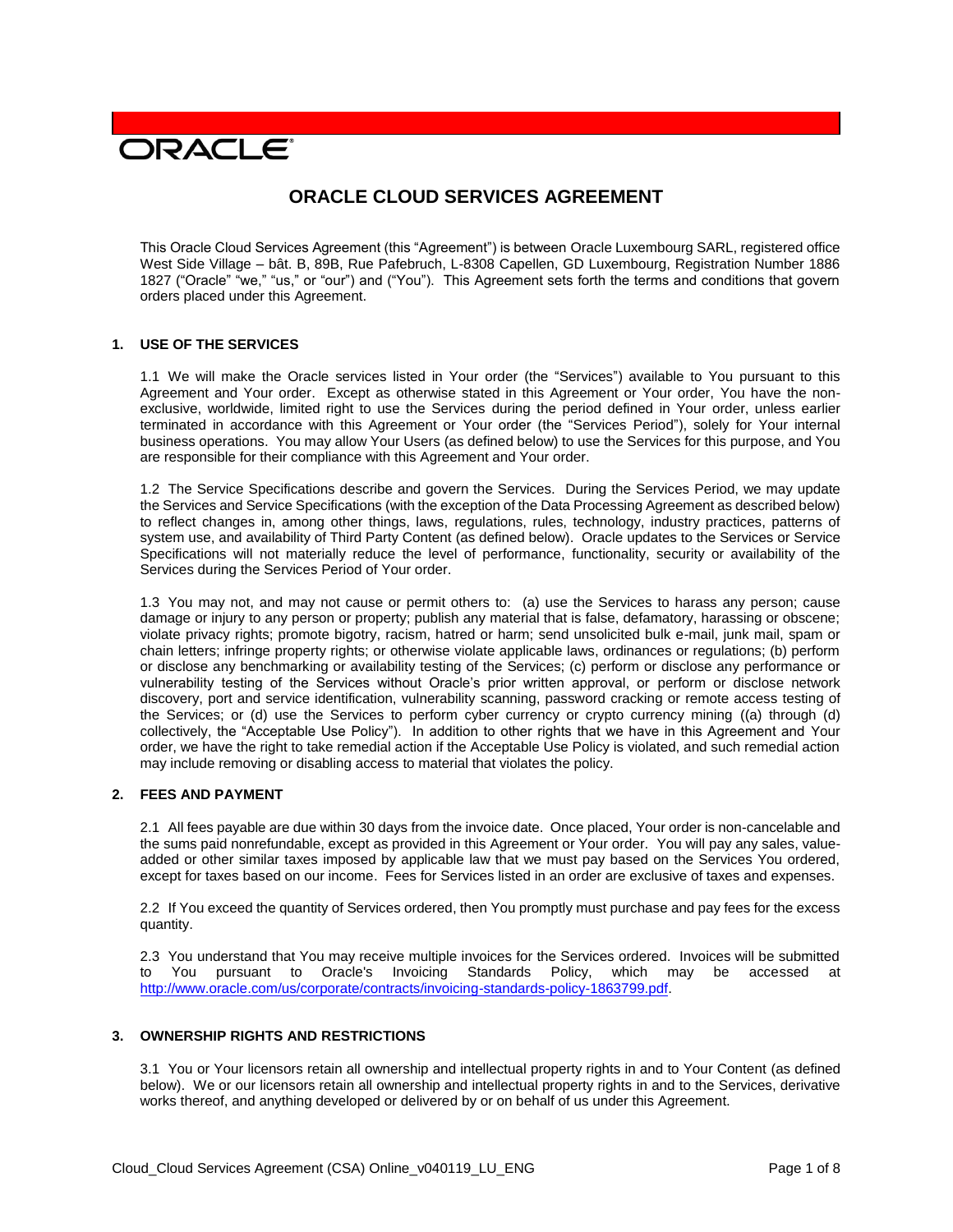3.2 You may have access to Third Party Content through use of the Services. Unless otherwise stated in Your order, all ownership and intellectual property rights in and to Third Party Content and the use of such content is governed by separate third party terms between You and the third party.

3.3 You grant us the right to host, use, process, display and transmit Your Content to provide the Services pursuant to and in accordance with this Agreement and Your order. You have sole responsibility for the accuracy, quality, integrity, legality, reliability, and appropriateness of Your Content, and for obtaining all rights related to Your Content required by Oracle to perform the Services.

3.4 You may not, and may not cause or permit others to: (a) modify, make derivative works of, disassemble, decompile, reverse engineer, reproduce, republish, download, or copy any part of the Services (including data structures or similar materials produced by programs); (b) access or use the Services to build or support, directly or indirectly, products or services competitive to Oracle; or (c) license, sell, transfer, assign, distribute, outsource, permit timesharing or service bureau use of, commercially exploit, or make available the Services to any third party except as permitted by this Agreement or Your order.

#### **4. NONDISCLOSURE**

4.1 By virtue of this Agreement, the parties may disclose to each other information that is confidential ("Confidential Information"). Confidential Information shall be limited to the terms and pricing under this Agreement and Your order, Your Content residing in the Services, and all information clearly identified as confidential at the time of disclosure.

4.2 A party's Confidential Information shall not include information that: (a) is or becomes a part of the public domain through no act or omission of the other party; (b) was in the other party's lawful possession prior to the disclosure and had not been obtained by the other party either directly or indirectly from the disclosing party; (c) is lawfully disclosed to the other party by a third party without restriction on the disclosure; or (d) is independently developed by the other party.

4.3 Each party agrees not to disclose the other party's Confidential Information to any third party other than as set forth in the following sentence for a period of five years from the date of the disclosing party's disclosure of the Confidential Information to the receiving party; however, we will protect the confidentiality of Your Content residing in the Services for as long as such information resides in the Services. Each party may disclose Confidential Information only to those employees, agents or subcontractors who are required to protect it against unauthorized disclosure in a manner no less protective than required under this Agreement, and each party may disclose the other party's Confidential Information in any legal proceeding or to a governmental entity as required by law. We will protect the confidentiality of Your Content residing in the Services in accordance with the Oracle security practices defined as part of the Service Specifications applicable to Your order.

# **5. PROTECTION OF YOUR CONTENT**

5.1 In order to protect Your Content provided to Oracle as part of the provision of the Services, Oracle will comply with the applicable administrative, physical, technical and other safeguards, and other applicable aspects of system and content management, available at [http://www.oracle.com/us/corporate/contracts/cloud-services/index.html.](http://www.oracle.com/us/corporate/contracts/cloud-services/index.html)

5.2 To the extent Your Content includes Personal Data (as that term is defined in the applicable data privacy policies and the Data Processing Agreement (as that term is defined below)), Oracle will furthermore comply with the following:

- a. the relevant Oracle privacy policies applicable to the Services, available at [http://www.oracle.com/us/legal/privacy/overview/index.html;](http://www.oracle.com/us/legal/privacy/overview/index.html) and
- b. the applicable version of the Data Processing Agreement for Oracle Services (the "Data Processing Agreement"), unless stated otherwise in Your order. The version of the Data Processing Agreement applicable to Your order (a) is available at [https://www.oracle.com/corporate/contracts/cloud](https://www.oracle.com/corporate/contracts/cloud-services/contracts.html#data-processing)[services/contracts.html#data-processing](https://www.oracle.com/corporate/contracts/cloud-services/contracts.html#data-processing) and is incorporated herein by reference, and (b) will remain in force during the Services Period of Your order. In the event of any conflict between the terms of the Data Processing Agreement and the terms of the Service Specifications (including any applicable Oracle privacy policies), the terms of the Data Processing Agreement shall take precedence.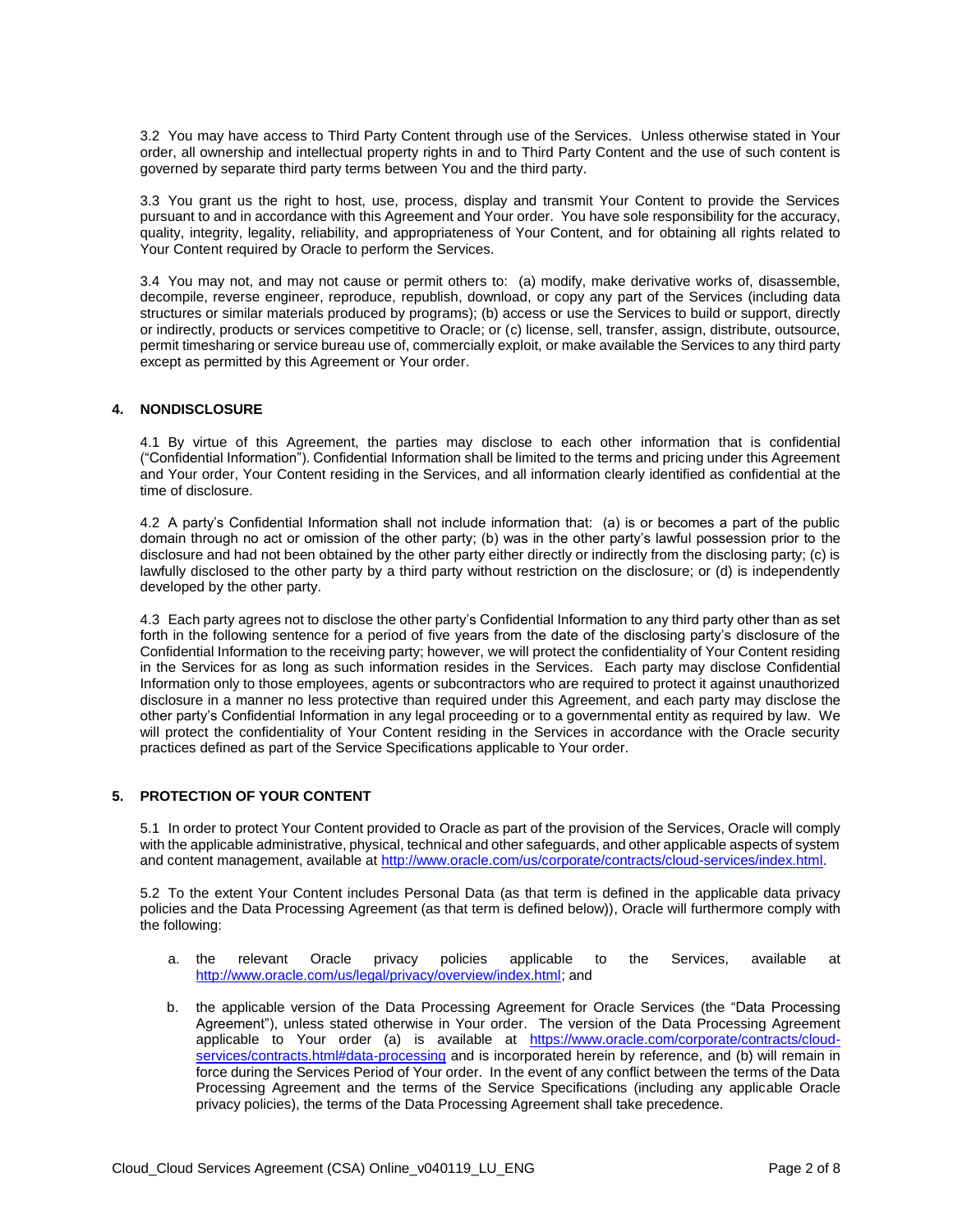5.3 Without prejudice to Sections 5.1 and 5.2 above, You are responsible for (a) any required notices, consents and/or authorizations related to Your provision of, and our processing of, Your Content (including any Personal Data) as part of the Services, (b) any security vulnerabilities, and the consequences of such vulnerabilities, arising from Your Content, including any viruses, Trojan horses, worms or other harmful programming routines contained in Your Content, and (c) any use by You or Your Users of the Services in a manner that is inconsistent with the terms of this Agreement. To the extent You disclose or transmit Your Content to a third party, we are no longer responsible for the security, integrity or confidentiality of such content outside of Oracle's control.

5.4 Unless otherwise specified in Your order (including in the Service Specifications), Your Content may not include any sensitive or special data that imposes specific data security or data protection obligations on Oracle in addition to or different from those specified in the Service Specifications. If available for the Services, You may purchase additional services from us (e.g., Oracle Payment Card Industry Compliance Services) designed to address specific data security or data protection requirements applicable to such sensitive or special data You seek to include in Your Content.

#### **6. WARRANTIES, DISCLAIMERS AND EXCLUSIVE REMEDIES**

6.1 Each party represents that it has validly entered into this Agreement and that it has the power and authority to do so. We warrant that during the Services Period we will perform the Services using commercially reasonable care and skill in all material respects as described in the Service Specifications. If the Services provided to You were not performed as warranted, You must promptly provide us with a written notice that describes the deficiency in the Services (including, as applicable, the service request number notifying us of the deficiency in the Services).

6.2 WE DO NOT WARRANT THAT THE SERVICES WILL BE PERFORMED ERROR-FREE OR UNINTERRUPTED, THAT WE WILL CORRECT ALL SERVICES ERRORS, OR THAT THE SERVICES WILL MEET YOUR REQUIREMENTS OR EXPECTATIONS. WE ARE NOT RESPONSIBLE FOR ANY ISSUES RELATED TO THE PERFORMANCE, OPERATION OR SECURITY OF THE SERVICES THAT ARISE FROM YOUR CONTENT OR THIRD PARTY CONTENT OR SERVICES PROVIDED BY THIRD PARTIES.

6.3 FOR ANY BREACH OF THE SERVICES WARRANTY, YOUR EXCLUSIVE REMEDY AND OUR ENTIRE LIABILITY SHALL BE THE CORRECTION OF THE DEFICIENT SERVICES THAT CAUSED THE BREACH OF WARRANTY, OR, IF WE CANNOT SUBSTANTIALLY CORRECT THE DEFICIENCY IN A COMMERCIALLY REASONABLE MANNER, YOU MAY END THE DEFICIENT SERVICES AND WE WILL REFUND TO YOU THE FEES FOR THE TERMINATED SERVICES THAT YOU PRE-PAID TO US FOR THE PERIOD FOLLOWING THE EFFECTIVE DATE OF TERMINATION.

6.4 TO THE EXTENT NOT PROHIBITED BY LAW, THESE WARRANTIES ARE EXCLUSIVE AND THERE ARE NO OTHER EXPRESS OR IMPLIED WARRANTIES OR CONDITIONS INCLUDING FOR SOFTWARE, HARDWARE, SYSTEMS, NETWORKS OR ENVIRONMENTS OR FOR MERCHANTABILITY, SATISFACTORY QUALITY AND FITNESS FOR A PARTICULAR PURPOSE.

#### **7. LIMITATION OF LIABILITY**

7.1 IN NO EVENT WILL EITHER PARTY OR ITS AFFILIATES BE LIABLE FOR ANY INDIRECT, CONSEQUENTIAL, INCIDENTAL, SPECIAL, PUNITIVE, OR EXEMPLARY DAMAGES, OR ANY LOSS OF REVENUE, PROFITS (EXCLUDING FEES UNDER THIS AGREEMENT), SALES, DATA, DATA USE, GOODWILL, OR REPUTATION.

7.2 IN NO EVENT SHALL THE AGGREGATE LIABILITY OF ORACLE AND OUR AFFILIATES ARISING OUT OF OR RELATED TO THIS AGREEMENT OR YOUR ORDER, WHETHER IN CONTRACT, TORT, OR OTHERWISE, EXCEED THE TOTAL AMOUNTS ACTUALLY PAID UNDER YOUR ORDER FOR THE SERVICES GIVING RISE TO THE LIABILITY DURING THE TWELVE (12) MONTHS IMMEDIATELY PRECEDING THE EVENT GIVING RISE TO SUCH LIABILITY.

#### **8. INDEMNIFICATION**

8.1 If a third party makes a claim against either You or Oracle ("Recipient" which may refer to You or us depending upon which party received the Material), that any information, design, specification, instruction, software, service, data, hardware, or material (collectively, "Material") furnished by either You or us ("Provider" which may refer to You or us depending on which party provided the Material) and used by the Recipient infringes the third party's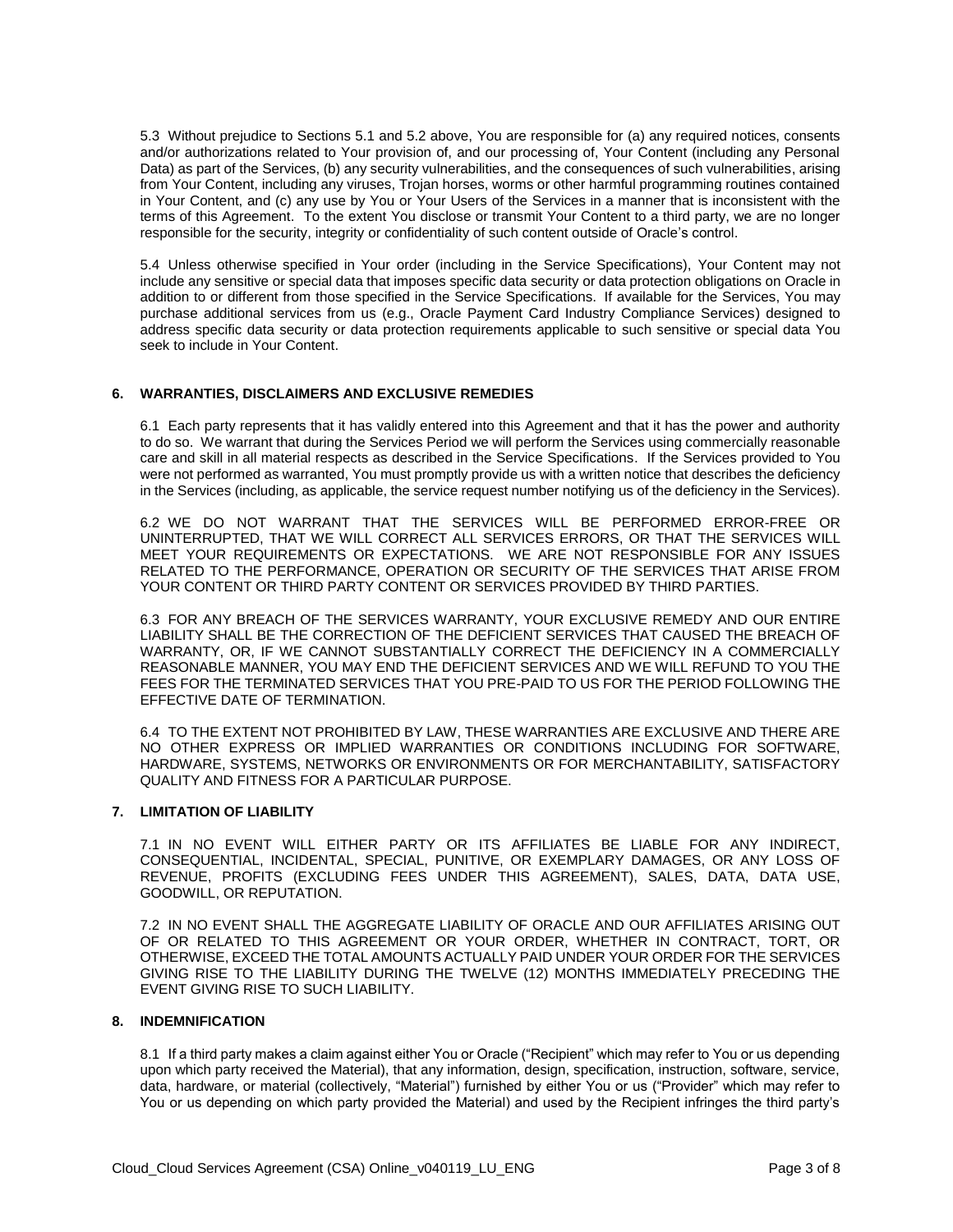intellectual property rights, the Provider, at the Provider's sole cost and expense, will defend the Recipient against the claim and indemnify the Recipient from the damages, liabilities, costs and expenses awarded by the court to the third party claiming infringement or the settlement agreed to by the Provider, if the Recipient does the following:

- a. notifies the Provider promptly in writing, not later than 30 days after the Recipient receives notice of the claim (or sooner if required by applicable law);
- b. gives the Provider sole control of the defense and any settlement negotiations; and
- c. gives the Provider the information, authority and assistance the Provider needs to defend against or settle the claim.

8.2 If the Provider believes or it is determined that any of the Material may have violated a third party's intellectual property rights, the Provider may choose to either modify the Material to be non-infringing (while substantially preserving its utility or functionality) or obtain a license to allow for continued use, or if these alternatives are not commercially reasonable, the Provider may end the license for, and require return of, the applicable Material and refund any unused, prepaid fees the Recipient may have paid to the other party for such Material. If such return materially affects our ability to meet obligations under the relevant order, then we may, upon 30 days prior written notice, terminate the order. If such Material is third party technology and the terms of the third party license do not allow us to terminate the license, then we may, upon 30 days prior written notice, end the Services associated with such Material and refund any unused, prepaid fees for such Services.

8.3 The Provider will not indemnify the Recipient if the Recipient (a) alters the Material or uses it outside the scope of use identified in the Provider's user or program documentation or Service Specifications, or (b) uses a version of the Material which has been superseded, if the infringement claim could have been avoided by using an unaltered current version of the Material which was made available to the Recipient. The Provider will not indemnify the Recipient to the extent that an infringement claim is based upon any Material not furnished by the Provider. We will not indemnify You to the extent that an infringement claim is based on Third Party Content or any Material from a third party portal or other external source that is accessible or made available to You within or by the Services (e.g., a social media post from a third party blog or forum, a third party Web page accessed via a hyperlink, marketing data from third party data providers, etc.).

8.4 This Section 8 provides the parties' exclusive remedy for any infringement claims or damages.

#### **9. TERM AND TERMINATION**

- 9.1 This Agreement is valid for the order which this Agreement accompanies.
- 9.2 Services shall be provided for the Services Period defined in Your order.

9.3 We may suspend Your or Your Users' access to, or use of, the Services if we believe that (a) there is a significant threat to the functionality, security, integrity, or availability of the Services or any content, data, or applications in the Services; (b) You or Your Users are accessing or using the Services to commit an illegal act; or (c) there is a violation of the Acceptable Use Policy. When reasonably practicable and lawfully permitted, we will provide You with advance notice of any such suspension. We will use reasonable efforts to re-establish the Services promptly after we determine that the issue causing the suspension has been resolved. During any suspension period, we will make Your Content (as it existed on the suspension date) available to You. Any suspension under this Section shall not excuse You from Your obligation to make payments under this Agreement.

9.4 If either of us breaches a material term of this Agreement or any order and fails to correct the breach within 30 days of written specification of the breach, then the breaching party is in default and the non-breaching party may terminate (a) in the case of breach of any order, the order under which the breach occurred; or (b) in the case of breach of the Agreement, the Agreement and any orders that have been placed under the Agreement. If we terminate any orders as specified in the preceding sentence, You must pay within 30 days all amounts that have accrued prior to such termination, as well as all sums remaining unpaid for the Services under such order(s) plus related taxes and expenses. Except for nonpayment of fees, the nonbreaching party may agree in its sole discretion to extend the 30 day period for so long as the breaching party continues reasonable efforts to cure the breach. You agree that if You are in default under this Agreement, You may not use those Services ordered.

9.5 At the end of the Services Period, we will make Your Content (as it existed at the end of the Services Period) available for retrieval by You during a retrieval period set out in the Service Specifications. At the end of such retrieval period, and except as may be required by law, we will delete or otherwise render unrecoverable any of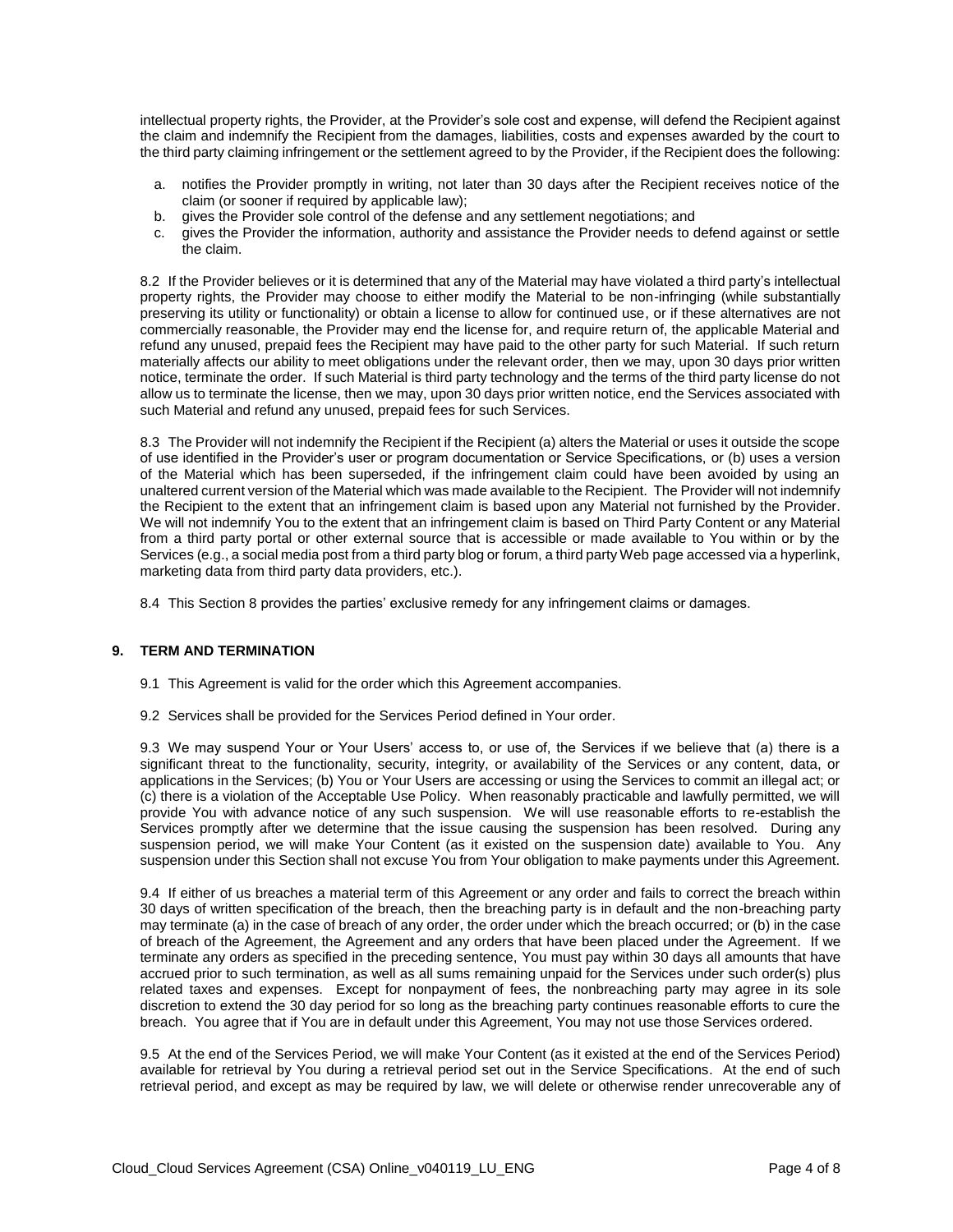Your Content that remains in the Services. Our data deletion practices are described in more detail in the Service Specifications.

9.6 Provisions that survive termination or expiration of this Agreement are those relating to limitation of liability, indemnification, payment and others which by their nature are intended to survive.

#### **10. THIRD-PARTY CONTENT, SERVICES AND WEBSITES**

10.1 The Services may enable You to link to, transfer Your Content or Third Party Content to, or otherwise access, third parties' websites, platforms, content, products, services, and information ("Third Party Services"). Oracle does not control and is not responsible for Third Party Services. You are solely responsible for complying with the terms of access and use of Third Party Services, and if Oracle accesses or uses any Third Party Services on Your behalf to facilitate performance of the Services, You are solely responsible for ensuring that such access and use, including through passwords, credentials or tokens issued or otherwise made available to You, is authorized by the terms of access and use for such services. If You transfer or cause the transfer of Your Content or Third Party Content from the Services to a Third Party Service or other location, that transfer constitutes a distribution by You and not by Oracle.

10.2 Any Third Party Content we make accessible is provided on an "as-is" and "as available" basis without any warranty of any kind. You acknowledge and agree that we are not responsible for, and have no obligation to control, monitor, or correct, Third Party Content. We disclaim all liabilities arising from or related to Third Party Content.

10.3 You acknowledge that: (i) the nature, type, quality and availability of Third Party Content may change at any time during the Services Period, and (ii) features of the Services that interoperate with Third Party Services such as Facebook™, YouTube™ and Twitter™, etc., depend on the continuing availability of such third parties' respective application programming interfaces (APIs). We may need to update, change or modify the Services under this Agreement as a result of a change in, or unavailability of, such Third Party Content, Third Party Services or APIs. If any third party ceases to make its Third Party Content or APIs available on reasonable terms for the Services, as determined by us in our sole discretion, we may cease providing access to the affected Third Party Content or Third Party Services without any liability to You. Any changes to Third Party Content, Third Party Services or APIs, including their unavailability, during the Services Period does not affect Your obligations under this Agreement or the applicable order, and You will not be entitled to any refund, credit or other compensation due to any such changes.

#### **11. SERVICE MONITORING, ANALYSES AND ORACLE SOFTWARE**

11.1 We continuously monitor the Services to facilitate Oracle's operation of the Services; to help resolve Your service requests; to detect and address threats to the functionality, security, integrity, and availability of the Services as well as any content, data, or applications in the Services; and to detect and address illegal acts or violations of the Acceptable Use Policy. Oracle monitoring tools do not collect or store any of Your Content residing in the Services, except as needed for such purposes. Oracle does not monitor, and does not address issues with, non-Oracle software provided by You or any of Your Users that is stored in, or run on or through, the Services. Information collected by Oracle monitoring tools (excluding Your Content) may also be used to assist in managing Oracle's product and service portfolio, to help Oracle address deficiencies in its product and service offerings, and for license management purposes.

11.2 We may (i) compile statistical and other information related to the performance, operation and use of the Services, and (ii) use data from the Services in aggregated form for security and operations management, to create statistical analyses, and for research and development purposes (clauses i and ii are collectively referred to as "Service Analyses"). We may make Service Analyses publicly available; however, Service Analyses will not incorporate Your Content, Personal Data or Confidential Information in a form that could serve to identify You or any individual. We retain all intellectual property rights in Service Analyses.

11.3 We may provide You with the ability to obtain certain Oracle Software (as defined below) for use with the Services. If we provide Oracle Software to You and do not specify separate terms for such software, then such Oracle Software is provided as part of the Services and You have the non-exclusive, worldwide, limited right to use such Oracle Software, subject to the terms of this Agreement and Your order (except for separately licensed elements of the Oracle Software, which separately licensed elements are governed by the applicable separate terms), solely to facilitate Your use of the Services. You may allow Your Users to use the Oracle Software for this purpose, and You are responsible for their compliance with the license terms. Your right to use any Oracle Software will terminate upon the earlier of our notice (by web posting or otherwise) or the end of the Services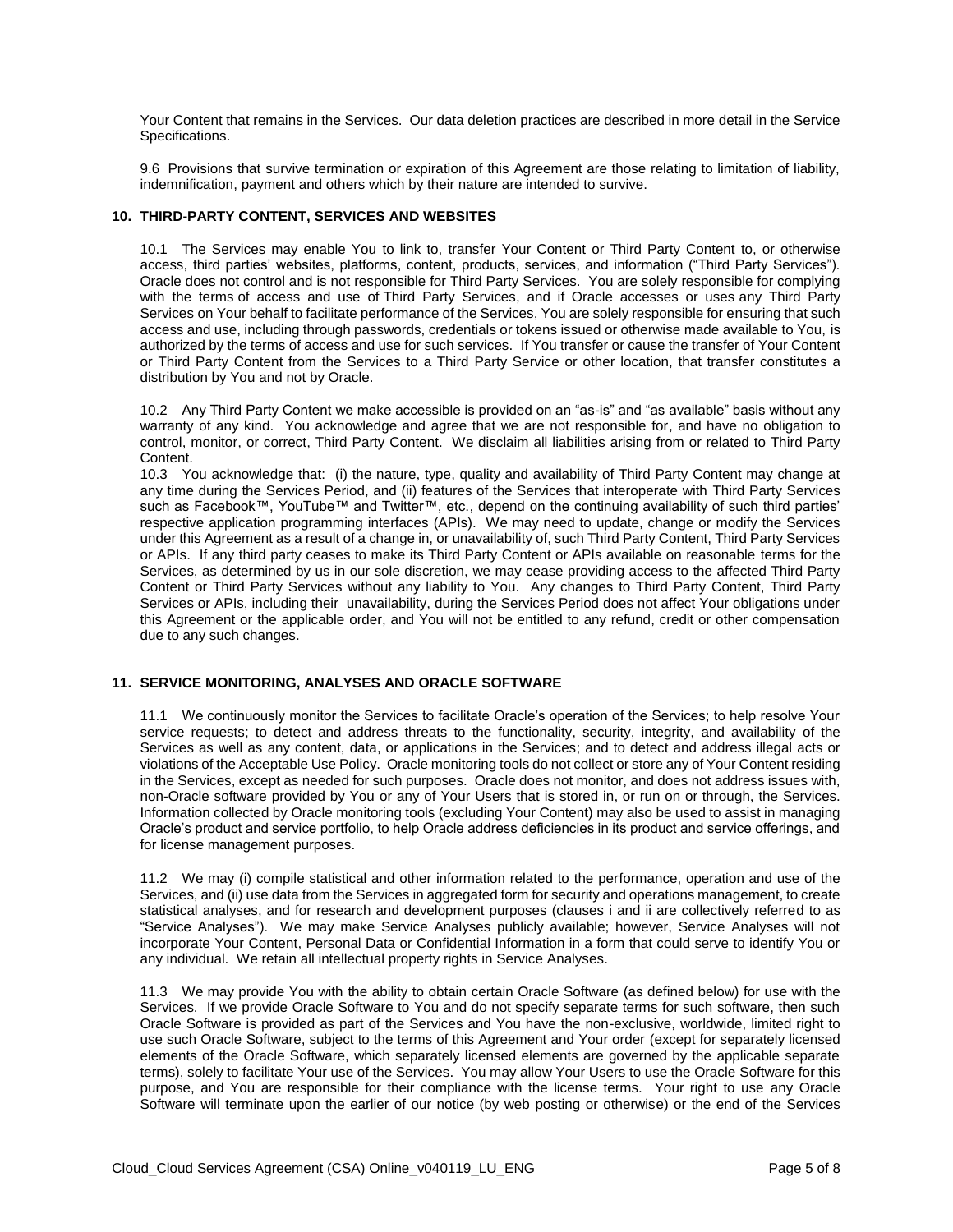associated with the Oracle Software. Notwithstanding the foregoing, if Oracle Software is licensed to You under separate terms, then Your use of such software is governed by the separate terms. Your right to use any part of the Oracle Software that is licensed under the separate terms is not restricted in any way by this Agreement.

#### **12. EXPORT**

12.1 Export laws and regulations of the United States and any other relevant local export laws and regulations apply to the Services. Such export laws govern use of the Services (including technical data) and any Services deliverables provided under this Agreement, and You and we each agree to comply with all such export laws and regulations (including "deemed export" and "deemed re-export" regulations). You agree that no data, information, software programs and/or materials resulting from the Services (or direct product thereof) will be exported, directly or indirectly, in violation of these laws, or will be used for any purpose prohibited by these laws including, without limitation, nuclear, chemical, or biological weapons proliferation, or development of missile technology.

12.2 You acknowledge that the Services are designed with capabilities for You and Your Users to access the Services without regard to geographic location and to transfer or otherwise move Your Content between the Services and other locations such as User workstations. You are solely responsible for the authorization and management of User accounts across geographic locations, as well as export control and geographic transfer of Your Content.

#### **13. FORCE MAJEURE**

Neither You nor we shall be responsible for failure or delay of performance if caused by: an act of war, hostility, or sabotage; act of God; pandemic; electrical, internet, or telecommunication outage that is not caused by the obligated party; government restrictions (including the denial or cancelation of any export, import or other license); or other event outside the reasonable control of the obligated party. Both You and we will use reasonable efforts to mitigate the effect of a force majeure event. If such event continues for more than 30 days, either of You or we may cancel unperformed Services and affected orders upon written notice. This Section does not excuse either party's obligation to take reasonable steps to follow its normal disaster recovery procedures or Your obligation to pay for the Services.

#### **14. GOVERNING LAW AND JURISDICTION**

This Agreement is governed by the laws of G.D. of Luxembourg and each party agrees to submit to the exclusive jurisdiction of, and venue in, the courts in Luxembourg, G.D. of Luxembourg in any dispute arising out of or relating to this Agreement.

#### **15. NOTICE**

15.1 Any notice required under this Agreement shall be provided to the other party in writing. If You have a legal dispute with us or if You wish to provide a notice under the Indemnification Section of this Agreement, or if You become subject to insolvency or other similar legal proceedings, You will promptly send written notice to: Oracle Belgium - Medialaan 50 - 1800 Vilvoorde - Belgium, Attention: General Counsel, Legal Department.

15.2 We may give notices applicable to our Services customers by means of a general notice on the Oracle portal for the Services, and notices specific to You by electronic mail to Your e-mail address on record in our account information or by written communication sent by first class mail or pre-paid post to Your address on record in our account information.

### **16. ASSIGNMENT**

You may not assign this Agreement or give or transfer the Services, or any interest in the Services, to another individual or entity.

# **17. OTHER**

17.1 We are an independent contractor, and each party agrees that no partnership, joint venture, or agency relationship exists between the parties.

17.2 Our business partners and other third parties, including any third parties with which the Services have integrations or that are retained by You to provide consulting services, implementation services or applications that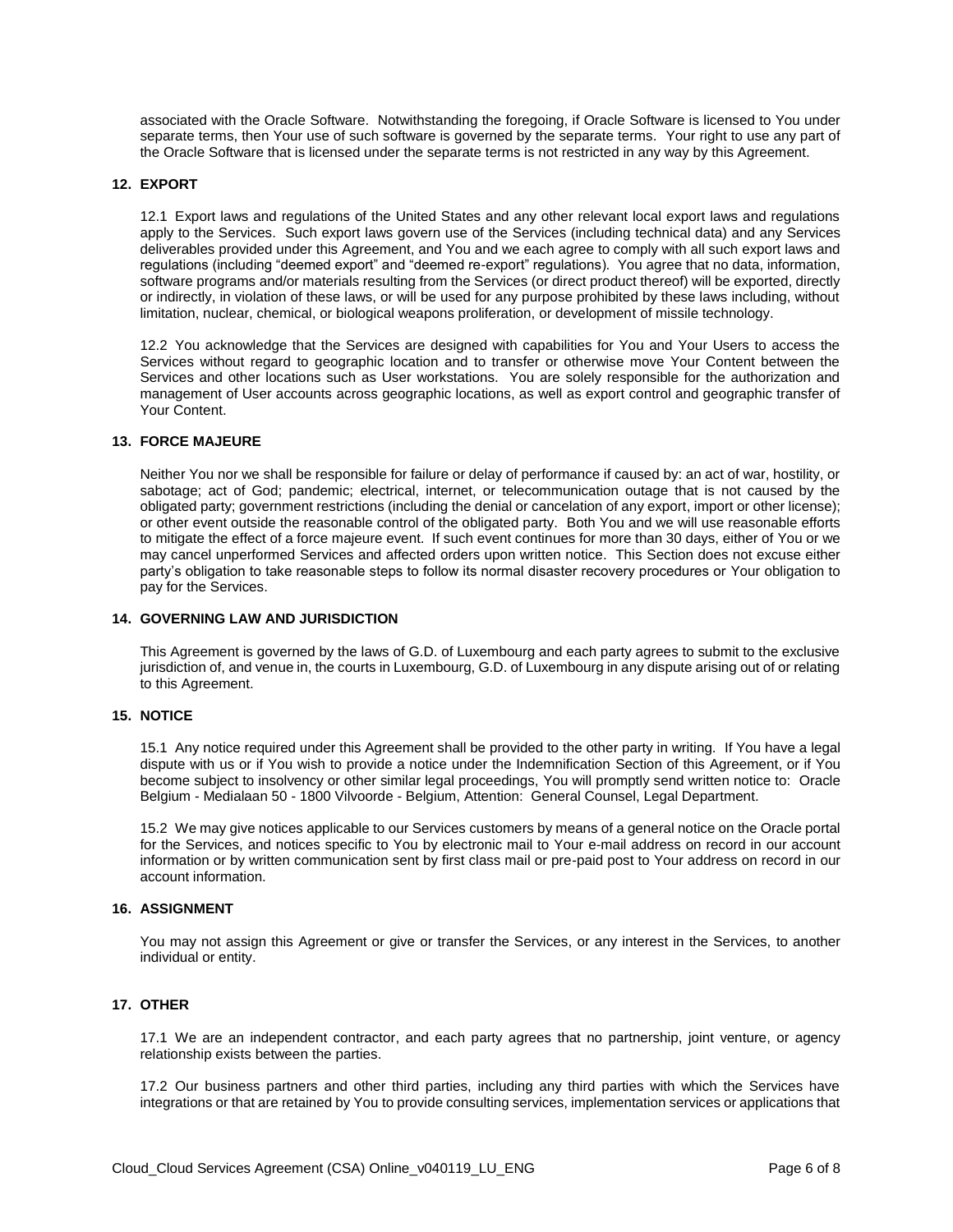interact with the Services, are independent of Oracle and are not Oracle's agents. We are not liable for, bound by, or responsible for any problems with the Services or Your Content arising due to any acts of any such business partner or third party, unless the business partner or third party is providing Services as our subcontractor on an engagement ordered under this Agreement and, if so, then only to the same extent as we would be responsible for our resources under this Agreement.

17.3 If any term of this Agreement is found to be invalid or unenforceable, the remaining provisions will remain effective and such term shall be replaced with another term consistent with the purpose and intent of this Agreement.

17.4 Except for actions for nonpayment or breach of Oracle's proprietary rights, no action, regardless of form, arising out of or relating to this Agreement may be brought by either party more than two years after the cause of action has accrued.

17.5 Prior to entering into an order governed by this Agreement, You are solely responsible for determining whether the Services meet Your technical, business or regulatory requirements. Oracle will cooperate with Your efforts to determine whether use of the standard Services are consistent with those requirements. Additional fees may apply to any additional work performed by Oracle or changes to the Services. You remain solely responsible for Your regulatory compliance in connection with Your use of the Services.

17.6 Upon forty-five (45) days written notice and no more than once every twelve (12) months, Oracle may audit Your use of the Cloud Services to ensure Your use of the Cloud Services is in compliance with the terms of the applicable order and this Agreement. Any such audit shall not unreasonably interfere with Your normal business operations.

You agree to cooperate with Oracle's audit and to provide reasonable assistance and access to information reasonably requested by Oracle.

The performance of the audit and non-public data obtained during the audit (including findings or reports that result from the audit) shall be subject to the provisions of section 4 (Nondisclosure) of this Agreement.

If the audit identifies non-compliance, You agree to remedy (which may include, without limitation, the payment of any fees for additional Cloud Services) such non-compliance within 30 days of written notification of that noncompliance. You agree that Oracle shall not be responsible for any of Your costs incurred in cooperating with the audit.

#### **18. ENTIRE AGREEMENT**

18.1 You agree that this Agreement and the information which is incorporated into this Agreement by written reference (including reference to information contained in a URL or referenced policy), together with the applicable order, is the complete agreement for the Services ordered by You and supersedes all prior or contemporaneous agreements or representations, written or oral, regarding such Services.

18.2 It is expressly agreed that the terms of this Agreement and any Oracle order shall supersede the terms in any purchase order, procurement internet portal, or other similar non-Oracle document and no terms included in any such purchase order, portal, or other non-Oracle document shall apply to the Services ordered. In the event of any inconsistencies between the terms of an order and the Agreement, the order shall take precedence; however, unless expressly stated otherwise in an order, the terms of the Data Processing Agreement shall take precedence over any inconsistent terms in an order. This Agreement and orders hereunder may not be modified and the rights and restrictions may not be altered or waived except in a writing signed or accepted online by authorized representatives of You and of Oracle; however, Oracle may update the Service Specifications, including by posting updated documents on Oracle's websites. No third party beneficiary relationships are created by this Agreement.

#### **19. AGREEMENT DEFINITIONS**

19.1 **"Oracle Software"** means any software agent, application or tool that Oracle makes available to You for download specifically for purposes of facilitating Your access to, operation of, and/or use with, the Services.

19.2 **"Program Documentation"** refers to the user manuals, help windows, readme files for the Services and any Oracle Software. You may access the documentation online a[t http://oracle.com/contracts](http://oracle.com/contracts) or such other address specified by Oracle.